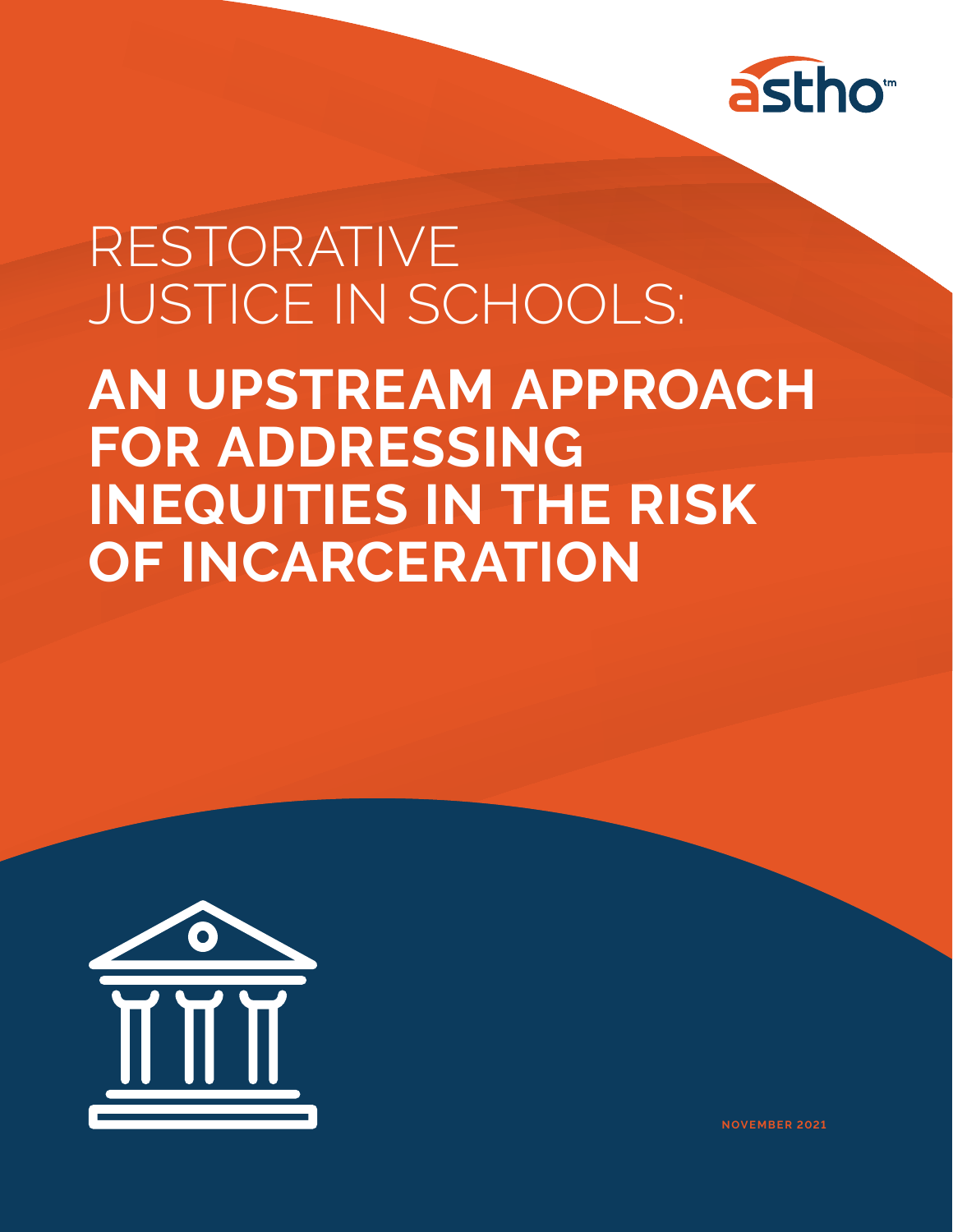## **01** INTRODUCTION

Adverse Childhood Experiences (ACEs) are potentially traumatic events that occur in childhood (0-17 years), resulting in an increased risk of adverse health outcomes and decreased personal well-being.<sup>1</sup> ACEs have a cumulative effect, meaning the more ACEs someone has been exposed to the more likely they are to experience the associated negative health outcomes. The cumulative nature of ACEs is especially concerning when compounded by exposures to other forms of stressors such as racism, poverty, and adverse community conditions, which further increase risk and contribute to the intergenerational passage of adversity. The ACE of having a household member incarcerated is strongly linked to higher cumulative ACE scores; it is also the greatest predictor for a child to experience four or more ACEs, which further increases the likelihood of adverse health outcomes and the intergenerational passage of ACEs.<sup>2,3</sup>

While ACEs are a strong predictive factor for future negative health outcomes, there are opportunities to counteract the harmful effect of ACEs. Protective factors are conditions or attributes from the individual level to the societal level that can mitigate or eliminate risk, thereby increasing the health and wellbeing of children and families.<sup>4</sup> Protective factors can help build resilience in childhood and early adolescence and decrease longterm impacts of ACEs and other traumatic experiences in childhood.<sup>5</sup>

Incarceration is a serious public health concern. The United States leads the developed world in incarceration rates at roughly 750 per 100,000 adults.2 Incarceration is a significant risk factor for adverse health and social outcomes across the socio-ecological framework. The socialecological framework considers the complex interplay from the individual, relationships, community, and societal levels that shape people. It allows us to understand the range of factors that put people at risk for violence or protect them from experiencing or perpetrating violence.<sup>6</sup>

At the individual level, incarceration puts a person at greater risk for chronic disease (e.g., hypertension, diabetes), infectious disease (e.g., HIV, TB, Hepatitis C), and poor mental health outcomes.<sup>2,3,7-9</sup> Incarceration contributes to the stress and financial burden for families of an incarcerated person, placing their partners and children at increased risk for negative mental and physical health outcomes.<sup>2,8-10</sup>

These individual and intergenerational consequences become more evident at the community level. Communities that experience higher rates of incarceration specifically economically disadvantaged and communities of color—have a decreased life expectancy, increased infant mortality rates, and increased cases of HIV in the community.8 Furthermore, the burdens of incarceration and its impacts are not equitably distributed, with incarceration disproportionally affecting communities of color.2,3,8,9

astho<sup>®</sup>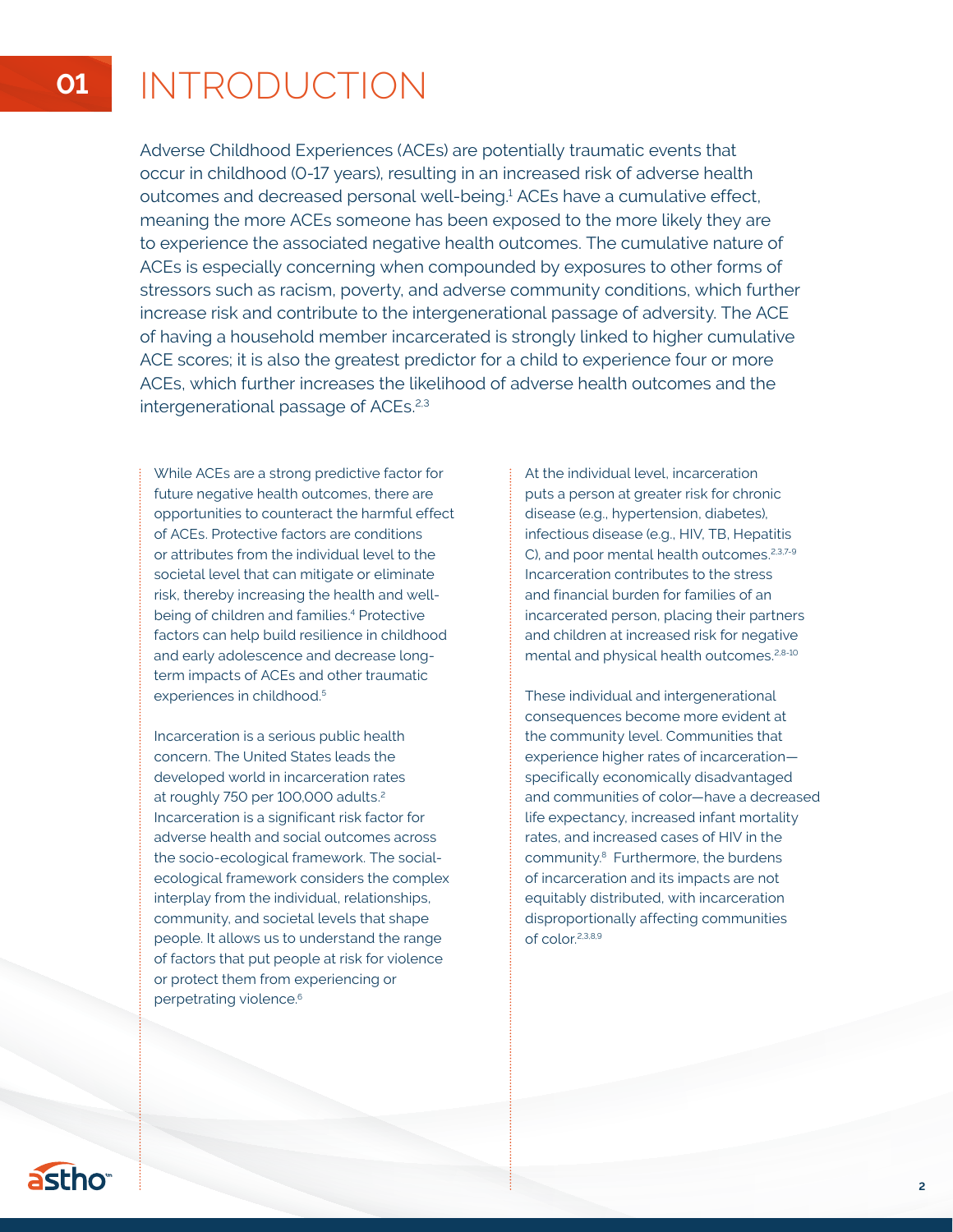## **01** INTRODUCTION

**An estimated 50% of black women have a family or extended family member imprisoned.** 

**In comparison, only 12% of white women have a family or extended family member imprisoned.**

High and disproportionate levels of incarceration within communities of color play a critical role in racial health inequities and other forms of structural racism in the United States.<sup>2,3,7,8,10</sup>

School discipline policies can be associated with a child's risk of future incarceration. Exclusionary discipline practices that remove a student from the classroom as a form of punishment, such as school suspension or expulsion, increase a student's risk for arrest.<sup>11,12</sup> For example, youth suspended from school at least once in an academic year were nearly three times more likely to have contact with the justice system over the following year.12 The same study found that more frequent suspensions exponentially increase the likelihood of a student having contact with the justice system.12 In contrast, non-exclusionary school discipline policies that aim to keep students in a learning environment may reduce a student's risk of incarceration.13

**This report discusses school restorative justice practices as a potential protective factor and an alternative to exclusionary discipline policies in K-12 school settings. Rather than assigning blame and punishment, restorative justice focuses on non-punitive, relationship-centered approaches to addressing behavioral issues while youth continue to participate in school activities.11,14,15 School-based restorative justice has been shown to be a promising practice for preventing youth incarceration (i.e., school-to-prison pipeline) and reducing racial inequities, thereby protecting youth from current and future negative outcomes (or negative health and social outcomes across the life course).14-18**

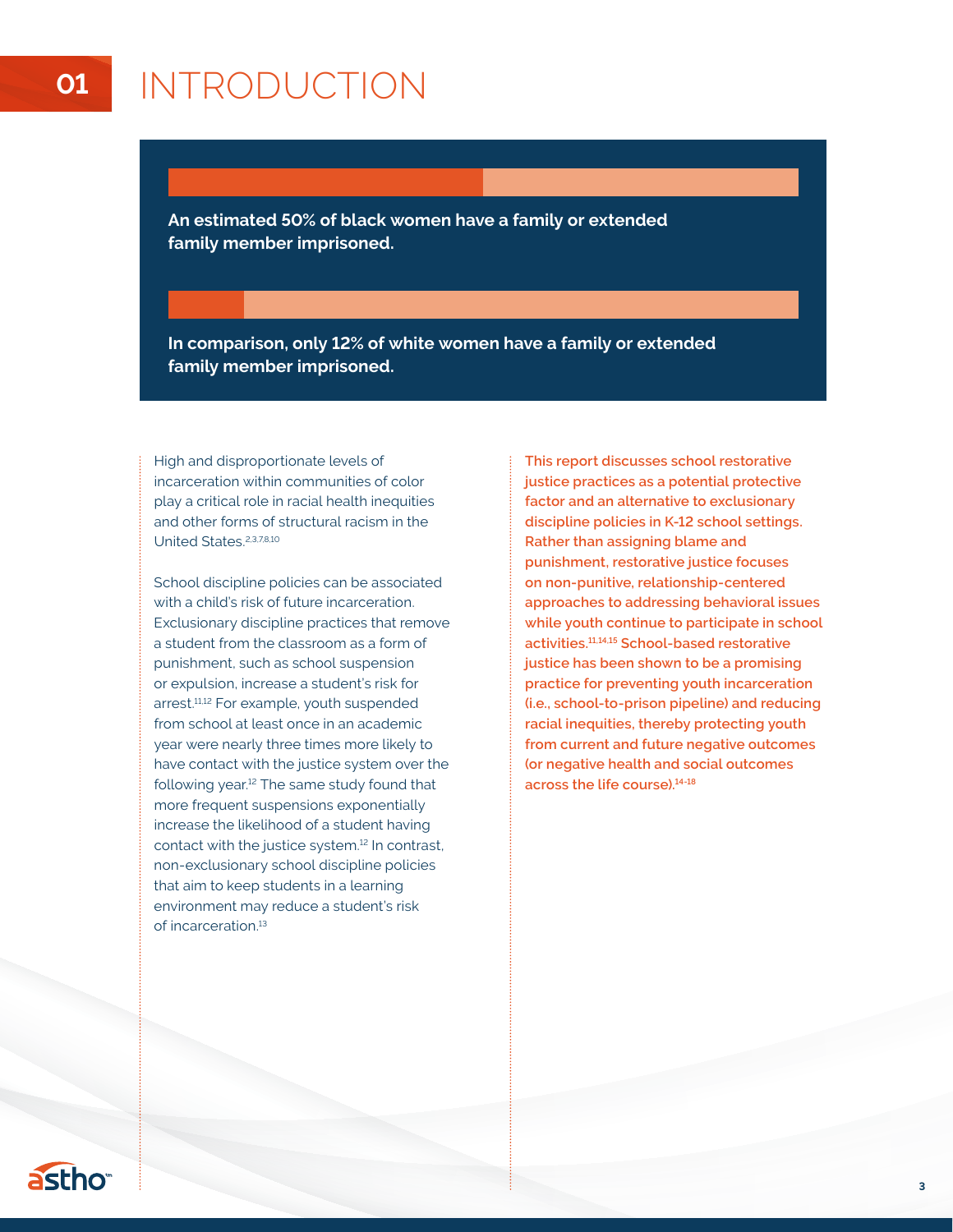## **02** BACKGROUND

School discipline policies can serve as either risk or protective factors for individuals at heightened risk of incarceration, as well as negative health and social outcomes. Zero-tolerance discipline policies (i.e., policies that mandate predetermined consequences), which primarily use exclusionary discipline practices to address misconduct, have been shown to increase suspension, expulsion, and dropout rates, thereby heightening students' risk of incarceration—especially for Black and Indigenous students and youth of color.14,15,17-22

This exclusion from school can have a detrimental effect on students. For example, students suspended at least once are twice as likely to be arrested as their peers.<sup>18</sup> Zero-tolerance practices can adversely affect the whole student body, but these policies tend to have disproportionate outcomes. Using systemic racism as a framework, while Black students make up roughly 16% of public-school students, they account for approximately 38% of suspensions from schools.11,15,16,23 The racial inequities in school discipline make Black youth as much as 18 times more likely to be incarcerated as adults.24 One way to mitigate these outcomes is to replace zero-tolerance policies with a non-punitive practice such as restorative justice, which evidence suggests has an opposite effect on youth and serves as a protective factor to keep students in school.11-15

School-based restorative justice efforts have shown great promise in reducing suspensions and reducing racial discipline inequities.

**Restorative justice efforts in New York City and Denver public schools showed a decrease in school suspensions by approximately 50%.22,25**

Other studies have also found restorative justice efforts to reduce days lost to suspension and future youth delinquency outcomes.13,26 Restorative justice practices appear to narrow racial discipline inequities.14-18

**Oakland Unified Schools experienced as much as a 6% decrease in the Black/ White discipline gap, and Denver Public Schools reported a decrease in Black students' suspension rate from roughly 17% to 3% over the span of a year following the implementation of restorative justice in schools.18,22** 

It is important to note that while restorative justice efforts may help narrow racial inequities, they do not eliminate racial discipline inequities.14-18,20 Given this shortcoming, a more concerted effort must be made to address the presence of both implicit and explicit racism in school discipline. Moving school discipline policy toward a restorative justice standard offers the opportunity to take steps toward dismantling the school-to-prison pipeline and work to rebuild jurisdictions disproportionately impacted by the intergenerational cycle of incarceration.

Restorative practices are a long-standing tradition in many tribal communities, and over the past several years more states and territories have been looking to enact policies that support restorative justice programs within schools. Reimagining school discipline practices could afford an opportunity to reduce ACEs and improve overall health by supporting policies that may lessen racial inequities in school discipline and reduce the school-to-prison pipeline. To help increase awareness of school-based restorative justice efforts, ASTHO's state health policy team conducted a policy scan to examine schoolbased restorative justice legislation enacted over the past three years.

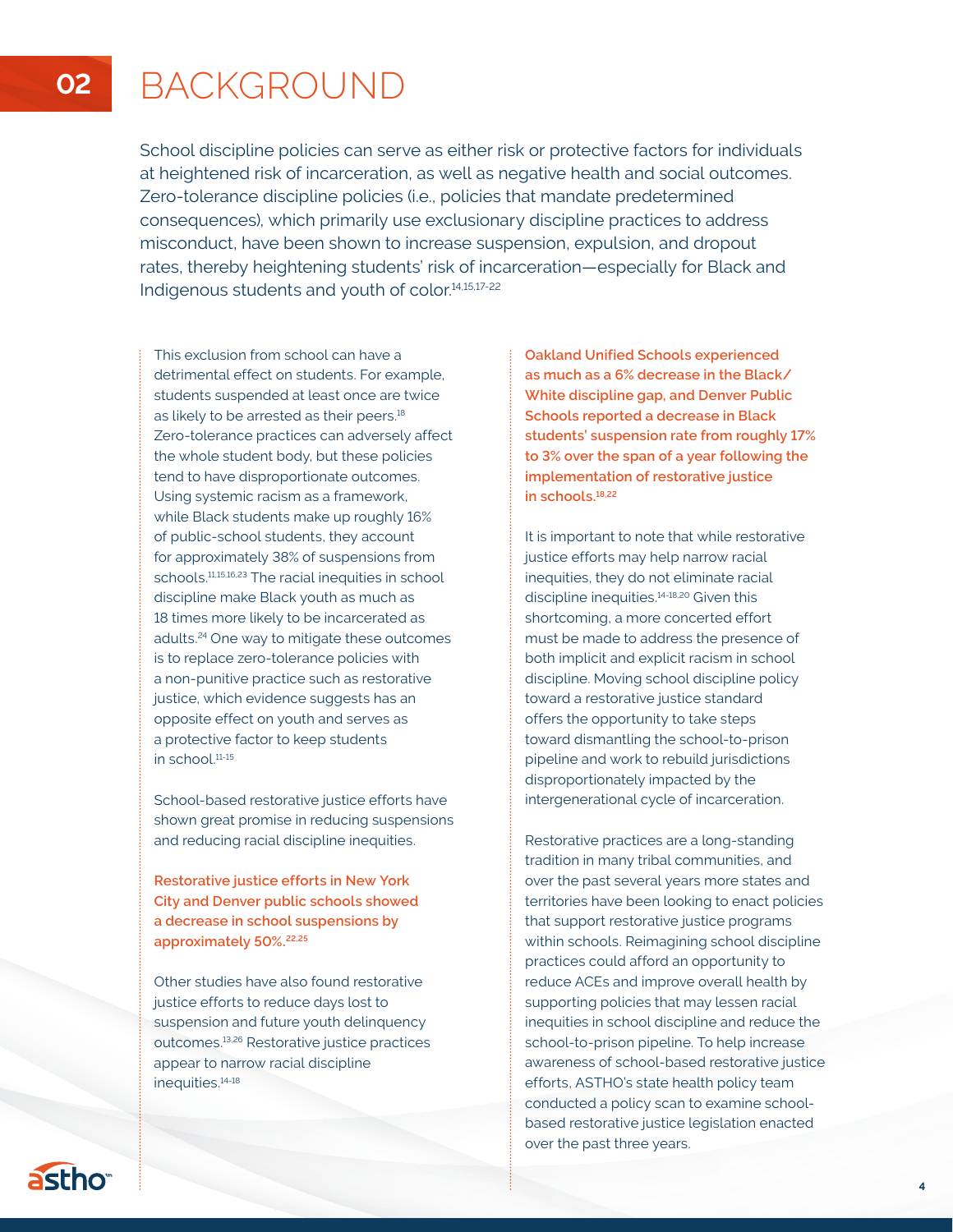## **03** PURPOSE AND METHODS

Law and policy are determinants of public health and provide states and territories with a mechanism to address social conditions that affect physical, mental, and emotional health of populations.<sup>27</sup> This mechanism is available to states and territories to implement interventions that reduce ACEs, and specifically the ACE of having a household member who is incarcerated. Through the legislative process, states and territories can direct funding, evaluation, training, and research toward promising practices, such as restorative justice programs, to reduce poor health outcomes. State and territorial legislatures are considering a wide range of proposals to support the use of restorative justice in K-12 education directly, or as an option available to local school districts to reduce discipline practices that remove children from the classroom.



In collaboration with the CDC National Center for Injury Prevention & Control, Division of Violence Prevention, ASTHO conducted a 59-jurisdiction survey of laws and proposed legislation (2018-2021) that supports the use of Restorative Justice practices in K-12 education.

Using the legal database Casemaker and legislative database FiscalNote, the ASTHO team identified restorative justice policies using four search strings ("Restorative Justice" OR "Restorative Practices" OR "Restorative methods"; "Restorative Justice" ~4; "Positive Behavioral Interventions and Supports"; "School Discipline").

Based on these search terms, ASTHO identified over 150 policies across 37 states and one territory including grant programs for jurisdictions to implement restorative justice discipline practices that encourage or direct a local education authority (LEA) to conduct an assessment of restorative justice practices implemented in their jurisdiction, and which establish policy groups to implement or evaluate restorative justice practices in schools.



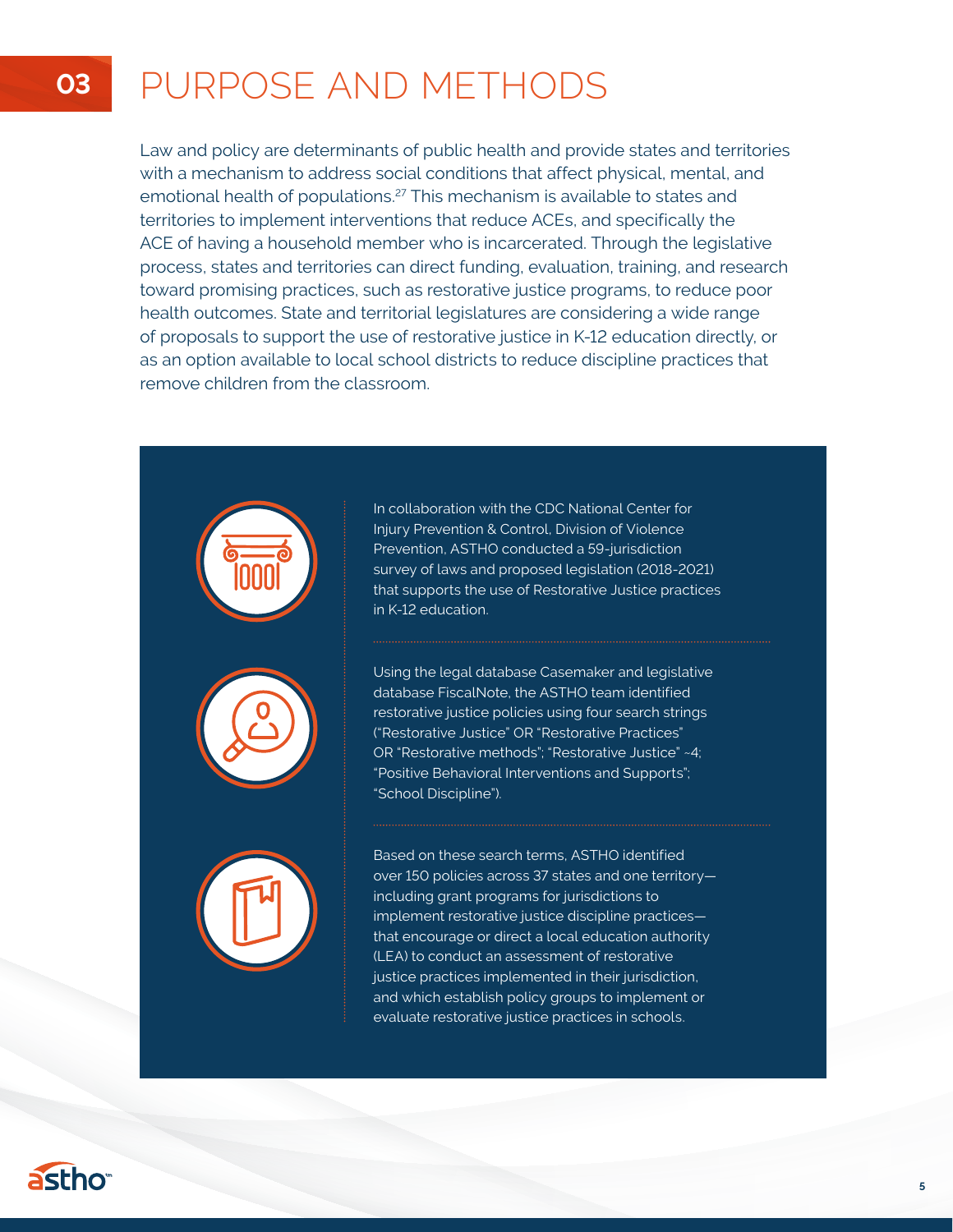## **04** FINDINGS

**ASTHO identified restorative justice laws and policies enacted in 25 jurisdictions and proposed in 32 jurisdictions between 2018 and 2021.** The types of policies enacted included legislation that was passed by the legislature and approved by the governor, resolutions passed by the legislature not requiring executive approval, and administrative rules adopted by the state or territorial executive branch. The proposed policies identified in the scan were limited to legislative bills and proposed resolutions.

## **Enacted Policies**



### **ASTHO Identified:**

**29 restorative justice policies to prevent exclusionary discipline and 2 to prevent absenteeism generally.** 

**23 restorative justice policies establishing a positive school climate.** 

**9 restorative justice policies to prevent bullying.** 

**9 creating grant programs to support restorative justice practices.** 

**8 restorative justice policies intended to prevent physical restraint, punishment, and isolation.** 

**5 restorative justice policies to prevent felonies.** 

**4 restorative justice policies to prevent racial disparities in school discipline.**



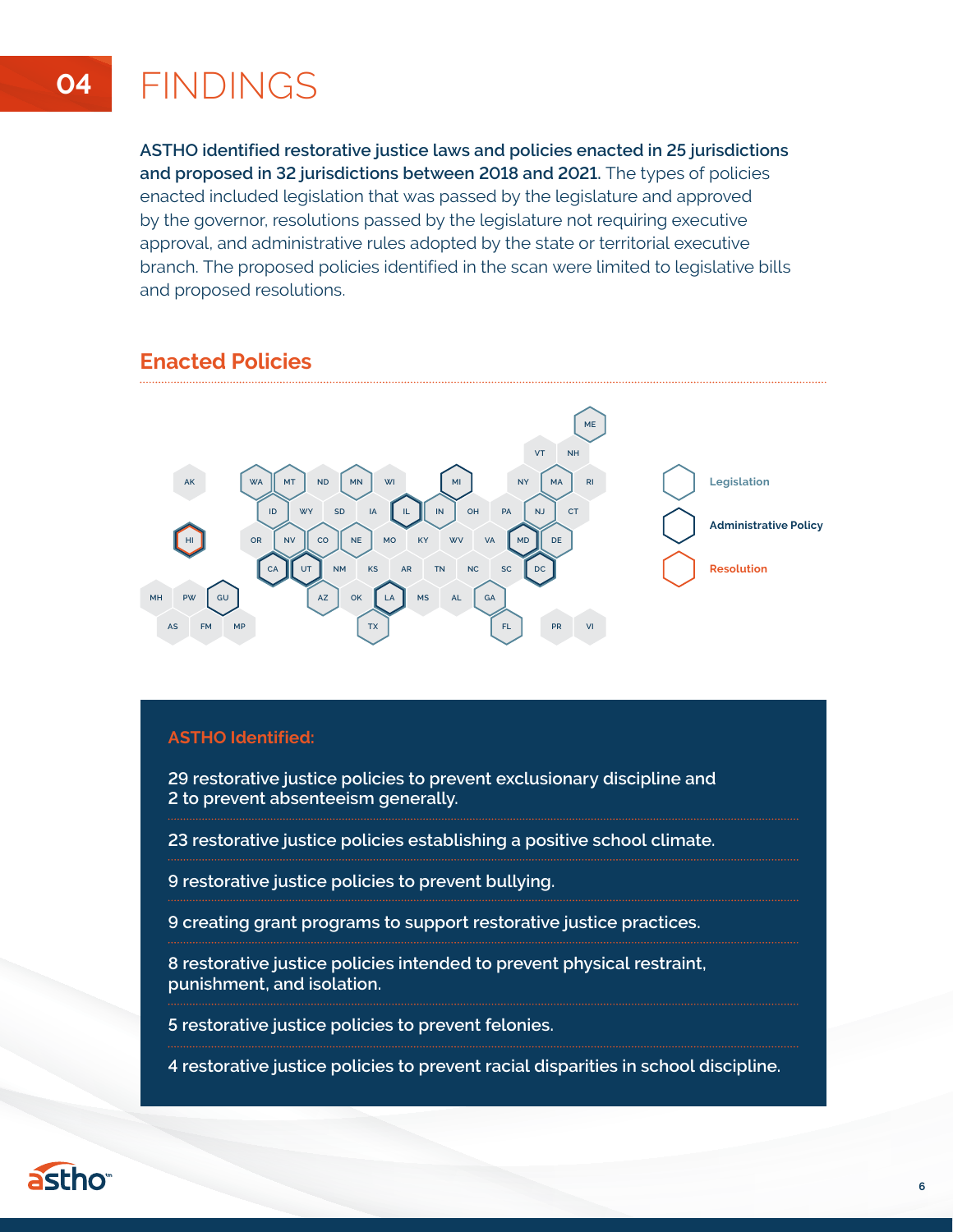## **Enacted Policies**

**Reducing exclusionary discipline was the most common goal of these policies. For example, in Nevada the state enacted a policy in 2019 which requires public schools to create a plan based on restorative justice principals prior to expelling a student from school, a form of exclusionary discipline. These policies actively implement interventions to increase protective factors and reduce the potential of poor health outcomes.28**

The second most common policy goal identified was the promotion of a positive school climate. These policies include restorative practices and positive behavioral supports to deescalate conflict and overall misconduct. A variety of states that have enacted policies to improve school climate have also used data collection through surveys and reports to track improvement. The policy scan showed an increase in policies to improve school climate, which may be due to a recent U.S. Department of Education priority to research and develop more effective policy and school practices.<sup>31</sup> The U.S. Department of Education has a suite of survey instruments, known as the ED School Climate Surveys, that provide school districts with reporting tools and scoring methodologies that can be used at the district and local level.

ASTHO also identified policies supporting training for staff and educators, grant funding for programmatic interventions using restorative practices, and data collection on behavioral supports and discipline policies being used. This collection of data may be used to track and analyze the effect of these policies in improving health outcomes for students. Several policies instruct committees, task forces, and offices to use this information to monitor and implement strategies based on this information. These policies are using legal enforcement as a mechanism to establish these interventions.

Few states enacted policies expressly intended to reduce racial disparities in exclusionary discipline. Illinois stands out as a state that implemented a grant program to establish positive behavioral supports and restorative justice practices that increase and improve educational outcomes for Black students.33

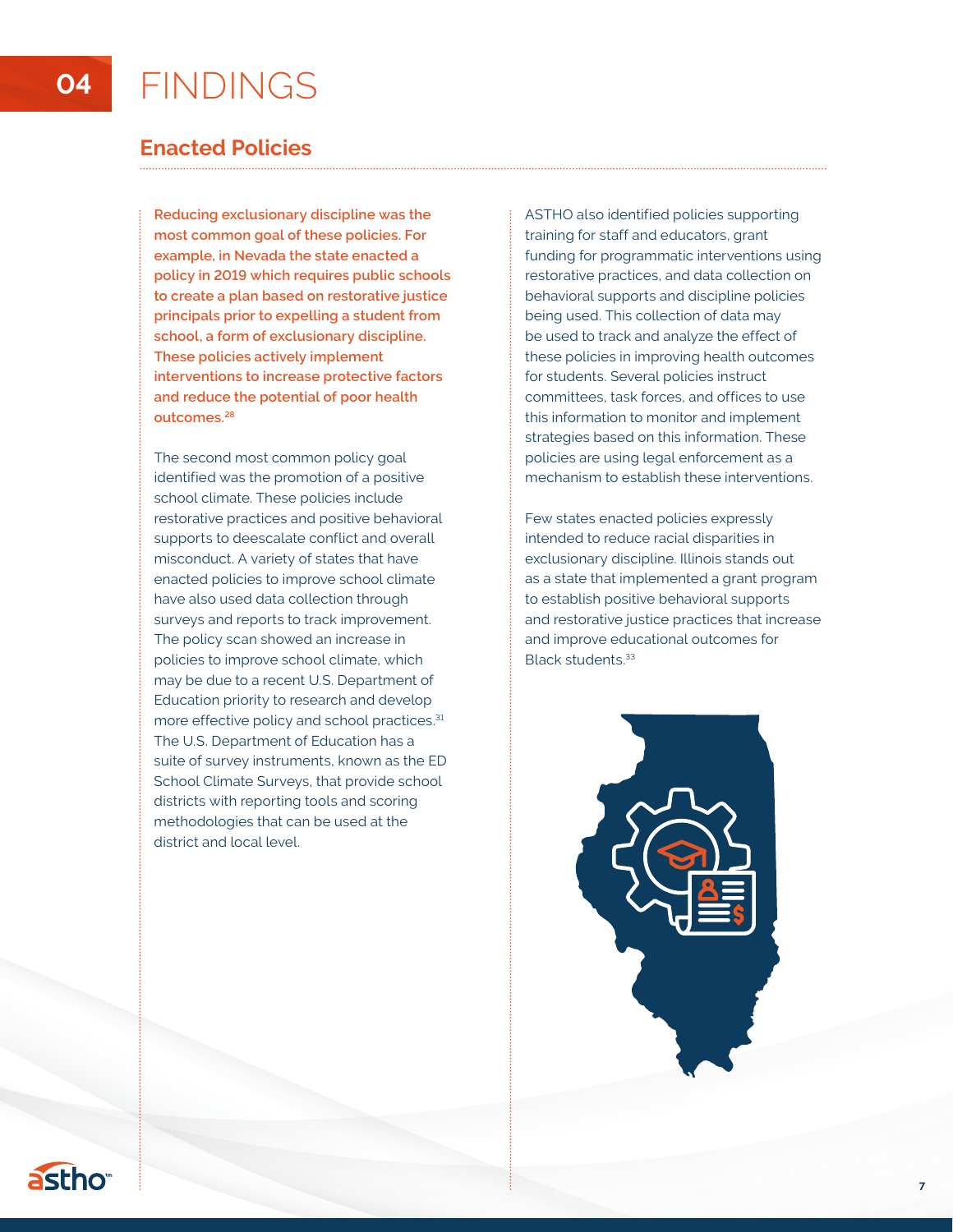## **04** FINDINGS

## **Enacted Policies**

### **STATE FOCUS**

### **Colorado Coordinating Council for Restorative Justice Programs29**

In 2007, the Colorado legislature established the Colorado Restorative Justice Coordinating Council (RJ Council), which was tasked with providing training, resources, and data collection related to restorative justice programs throughout the state. With 19 appointed representatives and professional staff, the RJ Council has created guiding documents and resources for implementing school-based restorative justice programs. The RJ Council annually updates a database of all restorative justice programs in the state, including those implemented in the school setting. In addition to the RJ Council, Colorado law encourages public and charter schools to use restorative justice practices in their school discipline plans, particularly for interpersonal conflicts and attendance issues.

### **Georgia Encouraging Schools with Low School Climate Ratings to Implement Restorative Justice Approaches**

Georgia law directs the Department of Education to annually assess school climate for individual schools and school systems, creating a five-star scale for schools.30 The school climate assessment includes student health surveys, data on environmental and behavioral indicators, and information regarding school discipline. For schools with a low school climate rating, one- or twostars, the state law encourages local boards of education to implement Positive Behavioral Interventions and Supports (PBIS), as well as evidence-based efforts to reduce disciplinary incidents using a multitiered approach, with some districts implementing restorative practices as part of their PBIS strategy. The state further supports schools in implementing restorative justice policies by providing local school boards an optional training program in conflict management and resolution to provide to students, parents/guardians, and school employees.

### **Maryland Prohibition on Corporal Punishment and Use of Restorative Approaches and Non-Exclusionary Discipline**

The city of Baltimore, the largest city in Maryland, started implementing restorative practices in its schools in 1997, with private philanthropic support assisting in programmatic implementation and assessment. As the practice use grew, Baltimore City Public Schools formally adopted an administrative policy to use restorative practices in school discipline and use classroom removal as a last resort. In 2019, the Maryland legislature enacted a law aligned with the Baltimore City policy. Under Maryland law, corporal punishment within public schools is prohibited and requires local education agencies to implement disciplinary measures that include restorative approaches and provide alternatives to exclusionary discipline.

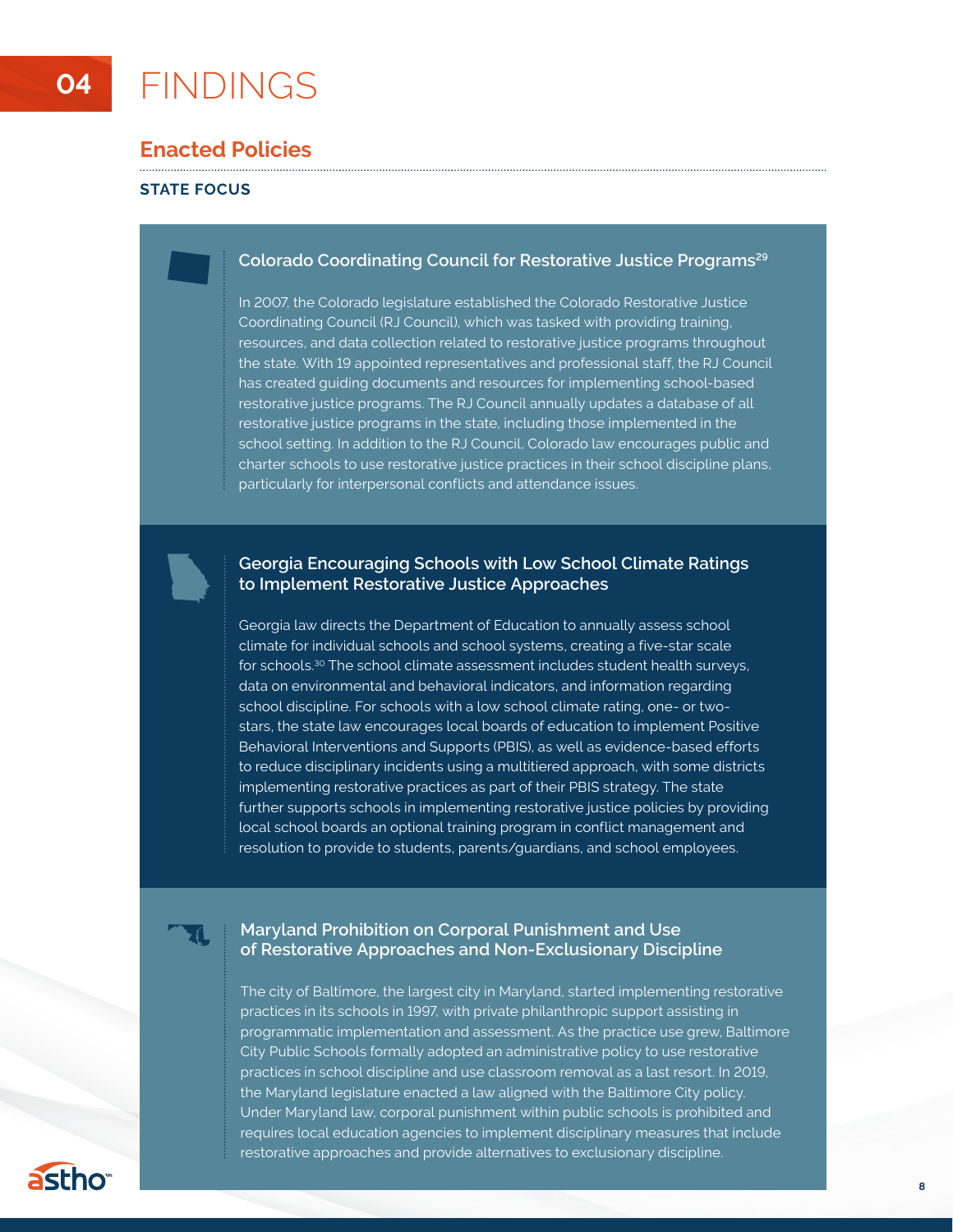### **Proposed Policies**

### **LEGISLATION PROPOSED FROM 2018-2021**



### **ASTHO Identified:**

**2 proposed restorative justice policies intended to prevent physical restraint, punishment, and isolation.** 

**1 proposed restorative justice policy to prevent bullying.** 

**1 proposed restorative justice policy to prevent felonies.** 

**21 proposed restorative justice policies to prevent exclusionary discipline.** 

**8 proposed restorative justice policies to prevent racial disparities in school discipline.** 

**20 proposed restorative justice policies establishing a positive school climate.** 

Several proposed policies expanded the use of surveys, ratings, and data collection, which may be a valuable tool for states to enforce and measure the promising practice of restorative justice to improve school discipline.

All four of the enacted policies ASTHO identified specifically intended to reduce racial disparities in school discipline were either passed in 2021 or went into effect in 2021. An additional eight proposed policies identified between 2018 and 2021 intended to reduce racial disparities in school discipline. This may signal greater interest among legislators to directly address racial disparities in school discipline. If future efforts to enact similar legislation are successful, states may be able to address and reduce ACEs that disproportionately affect communities of color.

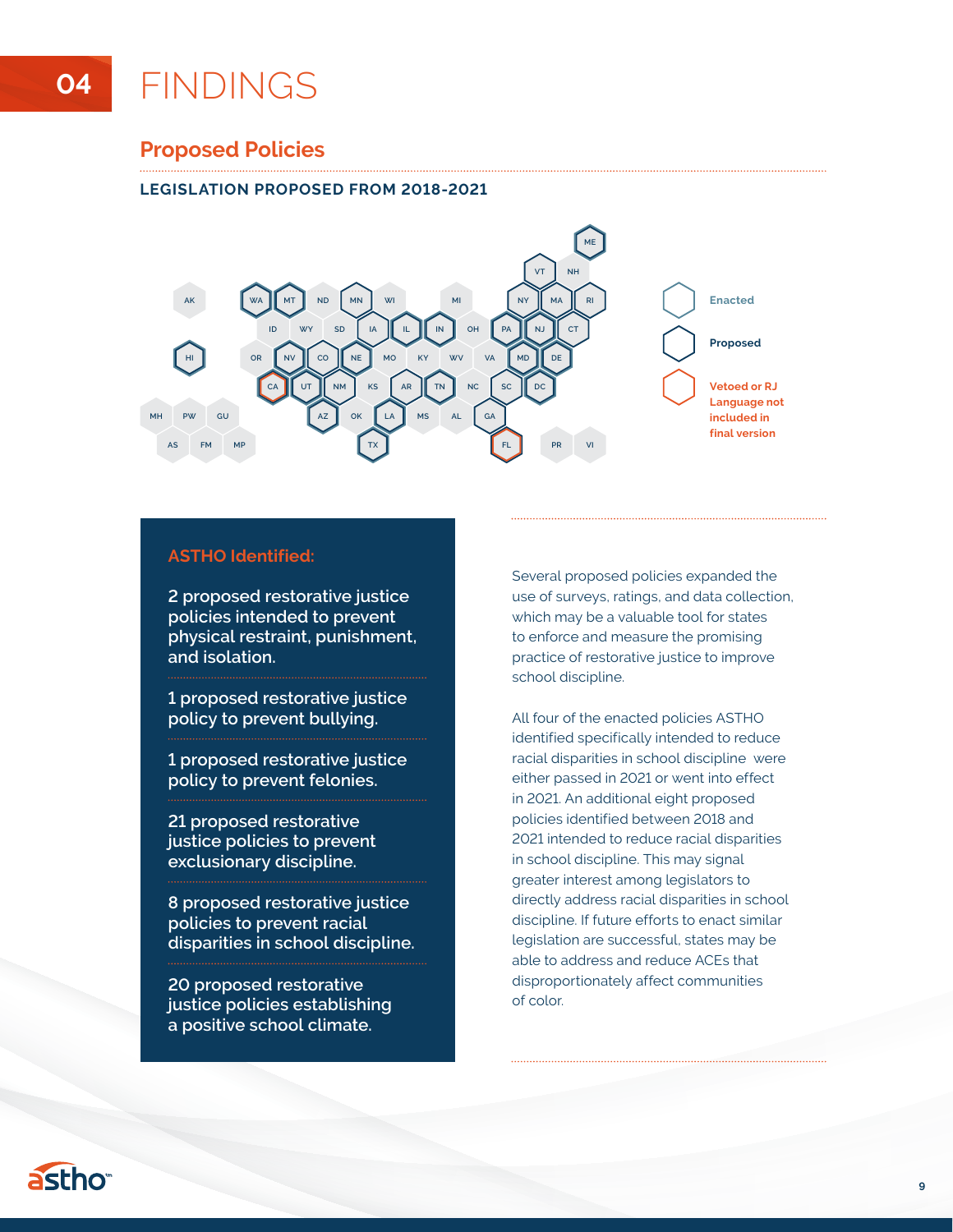## **05** KEY CHALLENGES

States considering legislation to implement restorative justice practices in K-12 education face challenges in enacting policies, as well as broad implementation of these policies. To enact legislation, proponents of restorative justice policies must build consensus among the legislators to support programs and policies promoting restorative practices in schools as an alternative to exclusionary discipline. Additionally, the type of policy considered and adopted will affect whether there is broad implementation of these policies within a jurisdiction. Depending on how a policy is designed, there may be varying levels of implementation across school districts and localities. For example, a grant program that incentivizes districts to implement restorative justice practices may limit the number of districts with the resources to support the program.

**Outside of the challenges to enacting restorative justice legislation, there are several other factors within the school district that affect programmatic implementation:**



### **Time Constraints:**

School staff have limited capacity and time, and the training, implementation, practice, and maintenance of restorative justice practices require time, making it a significant barrier for policy implementation.10,13,14,16



### **Resistance to Change:**

Conflict can occur around previously held perceptions and values where some staffers are resistant to restorative justice, believing restorative justice practices are "soft" and ineffective.10,13-15



### **Variability and Span of Control:**

Restorative justice programs must be flexible to meet the varying size and demographics of a school. A restorative justice policy has a limited span of control, with policy effectiveness changing based on each individual classroom.10,13,14,16,21

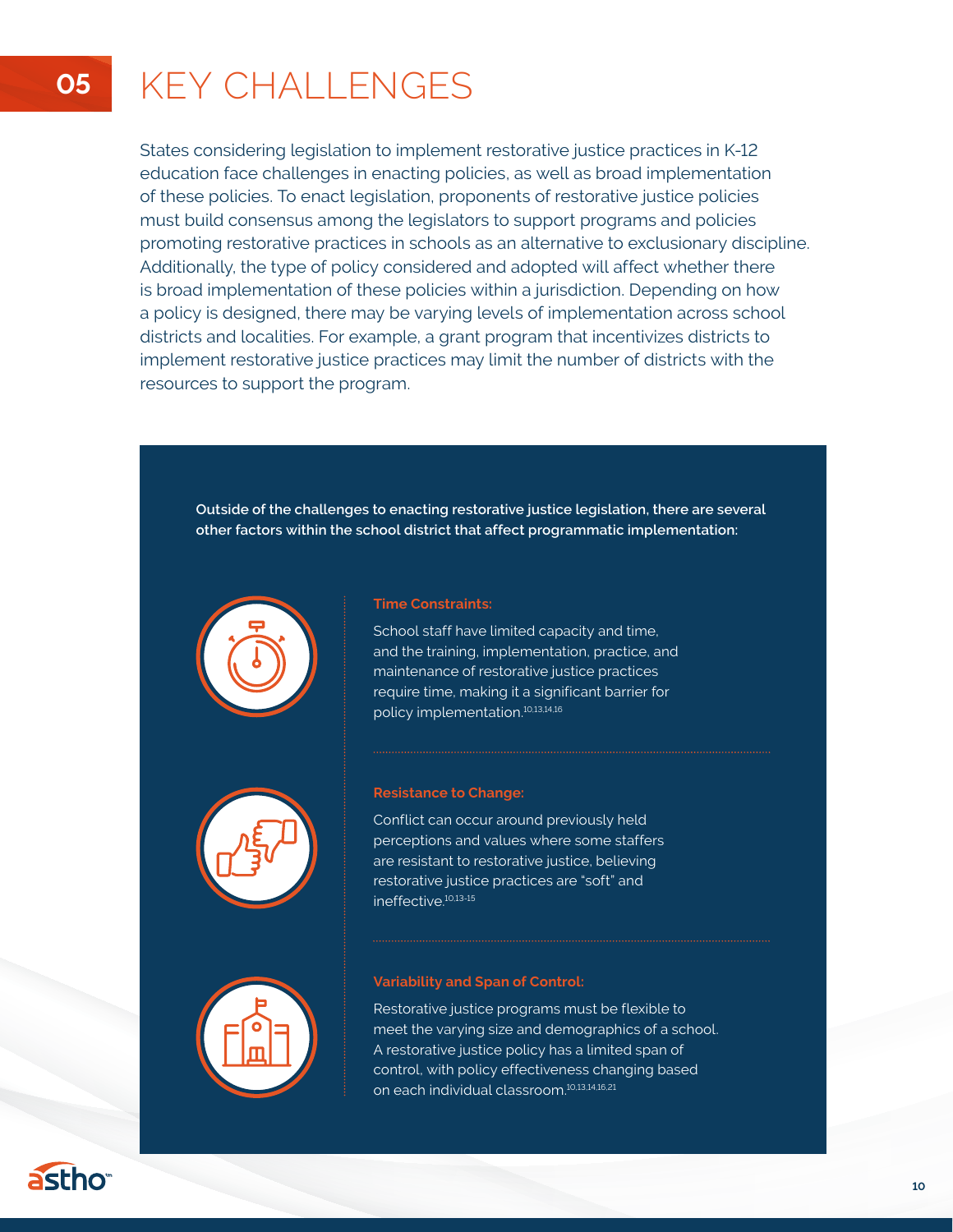## OPPORTUNITIES **FOR STATE AND TERRITORIAL HEALTH OFFICIALS**

State and territorial health officials' support for policies and programs that prevent ACEs and promote nurturing environments for children will lower the risk those children have of experiencing a myriad of negative health outcomes throughout their lives. Reducing ACEs requires a cross-sector approach, including working with education officials to promote policies that create a safe and stable classroom environment, which can include the promising practice of implementing restorative justice programs in school disciplinary procedures. State and territorial health officials can help advance this promising practice by:



This report was supported by the Centers for Disease Control and Prevention of the U.S. Department of Health and Human Services (HHS) as part of a financial assistance award totaling \$200,000 with 100 percent funded by CDC/HHS. The contents are those of the author(s) and do not necessarily represent the official views of, nor an endorsement, by CDC/HHS, or the U.S. Government.



**06**

**11**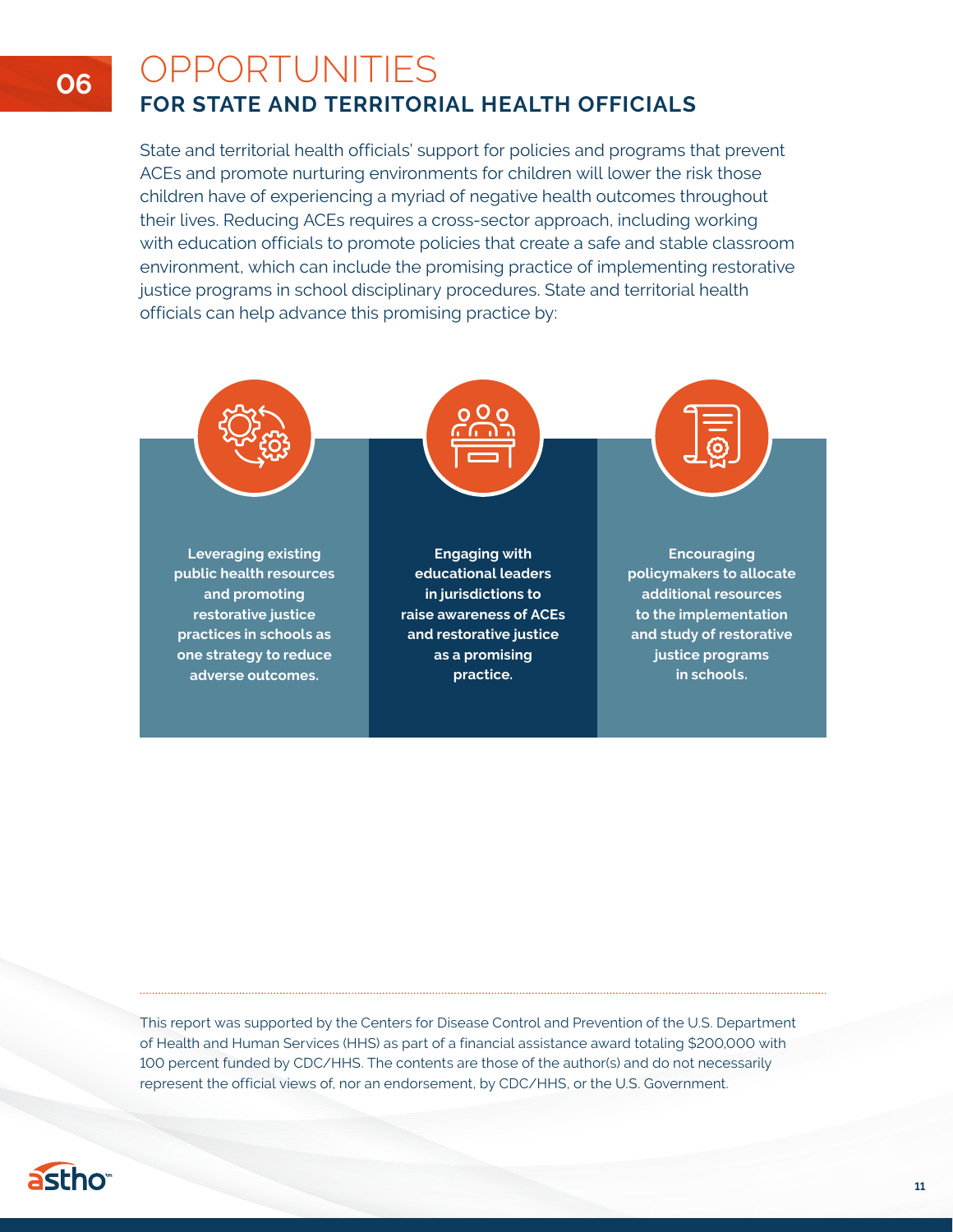## **07** REFERENCES

- **1.** CDC. "Preventing Adverse Childhood Experiences." Available at **[https://www.cdc.gov/](https://www.cdc.gov/violenceprevention/aces/fastfact.html?CDC_AA_refVal=https%3A%2F%2Fwww.cdc.gov%2Fviolenceprevention%2Facestudy%2Ffastfact.html) [violenceprevention/aces/fastfact.html?CDC\\_AA\\_refVal=https%3A%2F%2Fwww.cdc.](https://www.cdc.gov/violenceprevention/aces/fastfact.html?CDC_AA_refVal=https%3A%2F%2Fwww.cdc.gov%2Fviolenceprevention%2Facestudy%2Ffastfact.html) [gov%2Fviolenceprevention%2Facestudy%2Ffastfact.html](https://www.cdc.gov/violenceprevention/aces/fastfact.html?CDC_AA_refVal=https%3A%2F%2Fwww.cdc.gov%2Fviolenceprevention%2Facestudy%2Ffastfact.html)**. Accessed 8-30-2021.
- **2.** Lee, R. D., Fang, X., & Luo, F. (2013, April). The Impact of Parental Incarceration on the Phsical and Mental health of Young Adults. Pediatrics, 131, e1188-1195. doi:DOI: 10.1542/peds.2012-0627
- **3.** Massoglia, M., & Pridemore, W.A. (2015) Incarceration and Health. Annual Review of Sociology 41:1, 291-310 **<https://doi.org/10.1146/annurev-soc-073014-112326>**
- **4.** Children's Bureau. (n.d.). Protective Factors to Promote Well-Being. Retrieved 09 17, 2021, from Child Welfare Information Gateway: **<https://www.childwelfare.gov/topics/preventing/promoting/protectfactors/#state>**
- **5.** Crouch, E., Radcliff, E., Strompolis, M., & Srivastav, A. (2018). Safe, Stable, and Nurtured: Protective Factors against Poor Physical and Mental Health Outcomes Following Exposure to Adverse Childhood Experiences (ACEs). Journal of child & adolescent trauma, 12(2), 165–173. **<https://doi.org/10.1007/s40653-018-0217-9>**
- **6.** Center for Disease Control and Prevention. (2021). The Social-Ecological Model: A Framework for Prevention. Retrieved 09 17, 2021, from CDC: [https://www.cdc.gov/violenceprevention/about/](https://www.cdc.gov/violenceprevention/about/social-ecologicalmodel.html?CDC_AA_refVal=https%3A%2F%2Fwww.cdc.gov%2Fviolenceprevention%2Fpublichealthissue%2Fsocial-ecologicalmodel.html) **[social-ecologicalmodel.html?CDC\\_AA\\_refVal=https%3A%2F%2Fwww.cdc.gov%2Fviolencepreve](https://www.cdc.gov/violenceprevention/about/social-ecologicalmodel.html?CDC_AA_refVal=https%3A%2F%2Fwww.cdc.gov%2Fviolenceprevention%2Fpublichealthissue%2Fsocial-ecologicalmodel.html) [ntion%2Fpublichealthissue%2Fsocial-ecologicalmodel.html](https://www.cdc.gov/violenceprevention/about/social-ecologicalmodel.html?CDC_AA_refVal=https%3A%2F%2Fwww.cdc.gov%2Fviolenceprevention%2Fpublichealthissue%2Fsocial-ecologicalmodel.html)**
- **7.** Varan, A. K., Mercer, D. W., Stein, M. S., & Spaulding, A. C. (2014). Hepatitis C Seroprevalence among Prison Inmates since 2001: Still High but Declining. Public Health Reports, 129(2), 187-195. doi: **<https://doi.org/10.1177/003335491412900213>**
- **8.** Wildeman, C., & Wang, E. A. (2017). Mass incarceration, public health, and widening inequality in the USA. The Lancet, 389(10077), 14641474. doi: **[https://doi.org/10.1016/S0140-6736\(17\)30259-3](https://doi.org/10.1016/S0140-6736(17)30259-3)**
- **9.** Sundaresh, R., Youngmin, Y., Harvey, T. D., Roy, B., Riley, C., Lee, H., . . . Wang, E. A. (2021). Exposure to Family Member Incarceration and Adult Well-being in the United States. JAMA Network Open, 4(5), e2111821. doi:doi:10.1001/jamanetworkopen.2021.11821
- **10.** Kopak, A. M., & Smith-Ruiz, D. (2015). Criminal Justice Involvement, Drug Use, and Depression Among African American Children of Incarcerated Parents. Race and Justice, 6(2), 89-116. doi: **<https://doi.org/10.1177/2153368715586633>**
- **11.** Fronius, T., Darling-Hammond, S., Persson, H., Guckenburg, S., Hurley, N., & Petrosino, A. (2019). Restorative Justice in U.S. Schools An Updated Research Review. WestED, Justice & Prevention Research Center. San Francisco: WestED. Retrieved from **[https://www.wested.org/wp-content/](https://www.wested.org/wp-content/uploads/2019/04/resource-restorative-justice-in-u-s-schools-an-updated-research-review.pdf) [uploads/2019/04/resource-restorative-justice-in-u-s-schools-an-updated-research-review.](https://www.wested.org/wp-content/uploads/2019/04/resource-restorative-justice-in-u-s-schools-an-updated-research-review.pdf) [pdf](https://www.wested.org/wp-content/uploads/2019/04/resource-restorative-justice-in-u-s-schools-an-updated-research-review.pdf)**

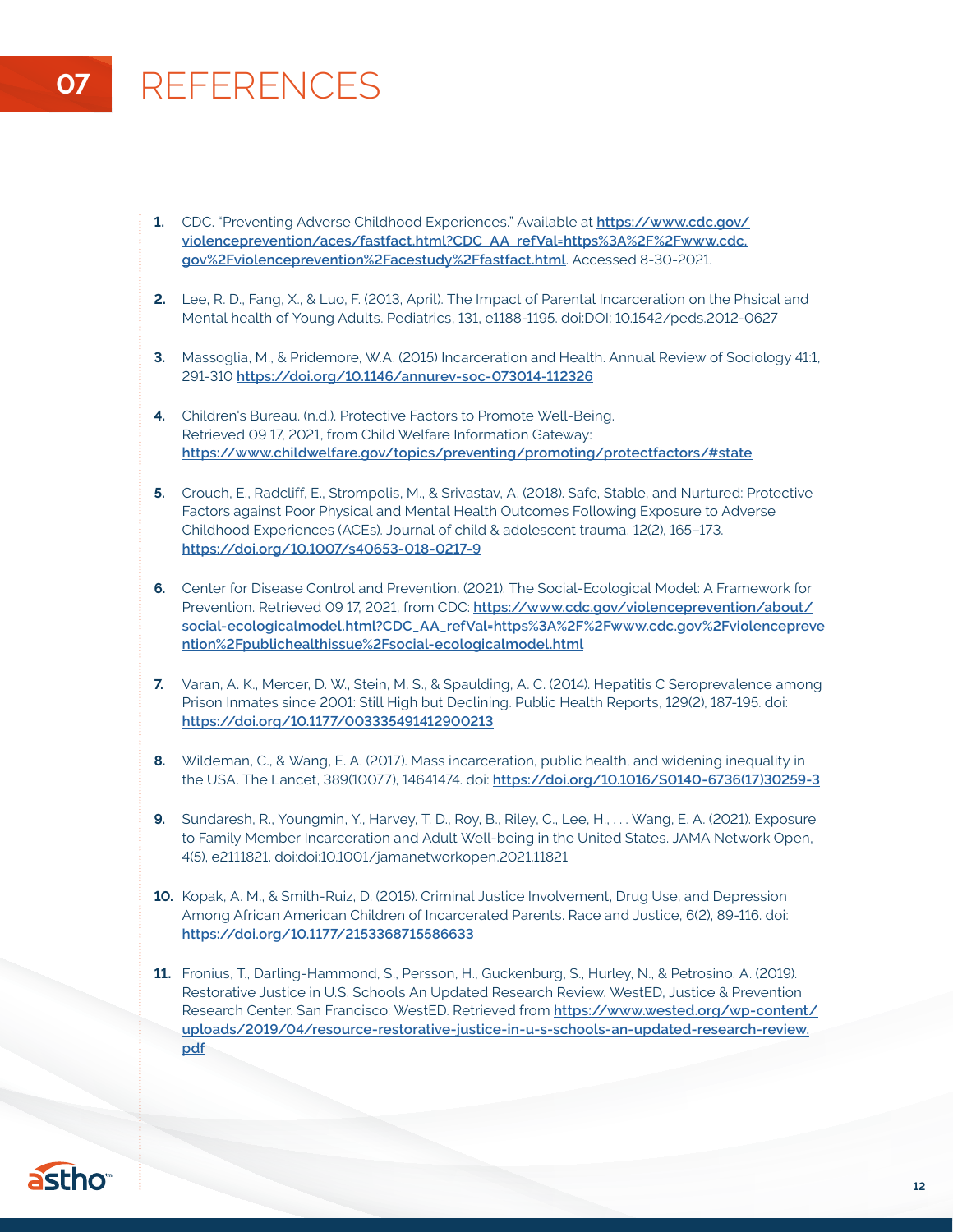## **07** REFERENCES

- **12.** Novak, A. (2021) Trajectories of Exclusionary Discipline: Risk Factors and Associated Outcomes, Journal of School Violence, 20:2, 182-194, DOI: 10.1080/15388220.2021.1872028
- **13.** Todić J, Cubbin C, Armour M, Rountree M, and Gonzalez T. (2020) Reframing school-based restorative justice as a structural population health intervention, Health & Place, V 62. **<https://doi.org/10.1016/j.healthplace.2020.102289>**
- **14.** Augustine, CH., Engberg, J., Grimm, EL., Wang, EL., Christianson, K., Joseph, AA. (2018). Can Restorative Practices Improve School Climate and Curb Suspensions? An Evaluation of the Impact of Restorative Practices in a Mid-Sized Urban School District, Santa Monica, Calif.: RAND Corporation, RR-2840-DOJ. As of September 24, 2021: **[https://www.rand.org/pubs/research\\_reports/RR2840.html](https://www.rand.org/pubs/research_reports/RR2840.html)**
- **15.** Schiff, M. (2016) Can restorative justice disrupt the 'school-to-prison pipeline?' Contemporary Justice Review, 2018 Vol. 21, No. 2, 121-139 **<https://doi.org/10.1080/10282580.2018.1455509>**
- **16.** Gregory, A., Clawson, K., Davis, A., and Gerewitz, J. (2014) The Promise of Restorative Practices to Transform Teacher-Student Relationships, Journal of Educational and Psychological Consultation, 26:4, 325-353, DOI: 10.1080/10474412.2014.929950
- **17.** Gregory, A., & Evans, K.R. (2020). The Starts and Stumbles of Restorative Justice in Education: Where Do We Go from Here? Boulder, CO: National Education Policy Center. Retrieved 03/31/2021 from **<http://nepc.colorado.edu/publication/restorative-justice>**
- **18.** Jain, S., Bassey, H., Brown, M. A., & Kalra, P. (2014). Restorative Justice in Oakland Schools Implementation and Impacts. U.S. Department of Education. doi: **[https://](https://schooljusticepartnership.org/component/mtree/resource-library/291-restorative-justice-in-oakland-schools-implementation-and-impacts.html?Itemid=) [schooljusticepartnership.org/component/mtree/resource-library/291-restorative-justice-in](https://schooljusticepartnership.org/component/mtree/resource-library/291-restorative-justice-in-oakland-schools-implementation-and-impacts.html?Itemid=)[oakland-schools-implementation-and-impacts.html?Itemid=](https://schooljusticepartnership.org/component/mtree/resource-library/291-restorative-justice-in-oakland-schools-implementation-and-impacts.html?Itemid=)**
- **19.** Advancement Project, Test, Punish, and Push Out: How "Zero Tolerance" and High-Stakes Testing Funnel Youth into the School to Prison Pipeline, Advancement Project (2010), **[https://www.justice4all.org/wp-content/uploads/2016/04/Test-Punish-Push-Out.pdf](https://www.justice4all.org/wp-content/uploads/2016/04/Test-Punish-Push-Out.pdf    )**
- **20.** Davison, M., Penner, A.M., & Penner, E.K. (2019). Restorative for All? Racial Disproportionality and School Discipline Under Restorative Justice (EdWorkingPaper No.19-75). Retrieved from Annenberg Institute at Brown University: **<http://edworkingpapers.com/ai19-75>**
- **21.** González, T., (2012) Keeping Kids in Schools: Restorative Justice, Punitive Discipline, and the School to Prison Pipeline Journal of Law & Education, Vol 41, No. 2, Available at SSRN: **<https://ssrn.com/abstract=2658513>**
- **22.** González, T., (2015). Socializing Schools: Addressing Racial Disparities in Discipline Through Restorative Justice Thalia González, Socializing Schools: Addressing Racial Disparities in Discipline Through Restorative Justice, in CLOSING THE SCHOOL DISCIPLINE GAP: EQUITABLE REMEDIES FOR EXCESSIVE EXCLUSION (Daniel J. Losen ed., 2014)., Available at SSRN: **<https://ssrn.com/abstract=2728960>**